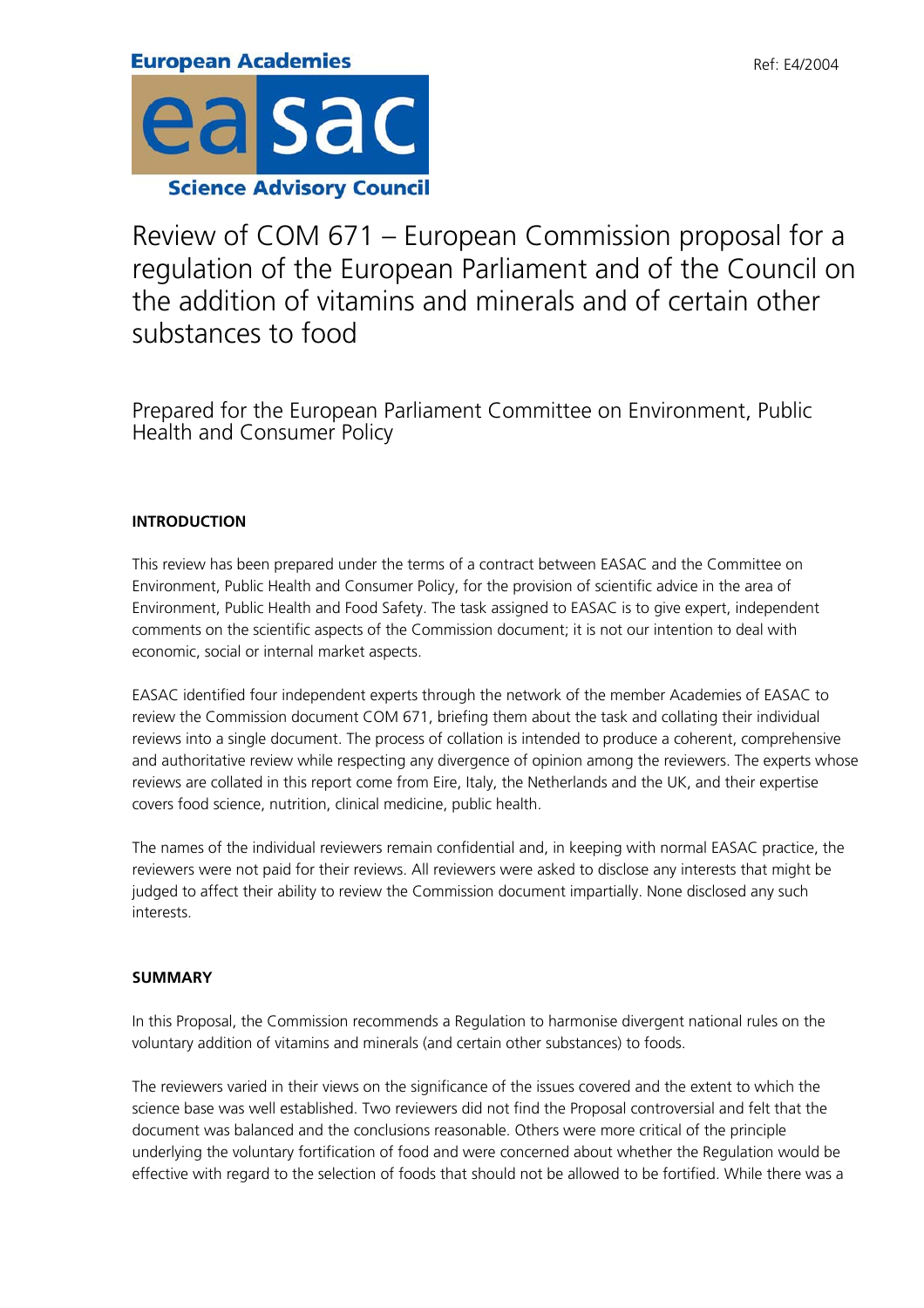strong case to be made for the regulation of the market for fortified foods, there was also need to ensure that any new Regulation was well aligned with the currently proposed Regulation on Health Claims.

Reviewers generally wanted more scientific detail, for example relating to measurement and calculation of nutrient intakes, labelling and exemplification of the 'certain other substances', so that the measures could be better focused. They also thought it particularly important for the Commission to do more to support research to measure food intakes in the EU and to evaluate the impact of intakes on health and well-being.

#### **BACKGROUND**

The Commission document notes that manufacturers add nutrients to foods either voluntarily or because it is compulsory under national or Community rules. They often add nutrients voluntarily in order to restore what is lost during food processing, in order to produce foods nutritionally equivalent to an important food item or to enrich foods with particular nutrients or other substances having a nutritional or physiological effect. The nutrients most commonly added to foods for these purposes are vitamins and minerals.

The practice of adding vitamins and minerals has attracted increasing attention because of increasing scientific evidence about the relationship between diet and health. Manufacturers have developed more products to which vitamins and minerals are added and they tend to promote those as products that would confer a health benefit on consumers. This has led to authorities being increasingly concerned about the practice and its consequences for public health, and to attempts to regulate it at the Member State level. The resultant national rules on the voluntary addition of nutrients vary widely. The Commission wishes to act to harmonise them. The proposed Regulation does not affect existing Community rules on the addition of nutrients and is not intended at this stage to harmonise existing national rules on compulsory addition of nutrients to food (dictated by public health considerations at the national level). The task of regulating food supplements is the responsibility of the approved Regulation 2002/46/EC, and regulating health claims the responsibility of the to-be-approved Regulation 2003/xx/EC.

As the Commission observes, there are two important elements in considering the impact of the proposed rules: (i) the addition of these substances is practised on a voluntary basis, so no such addition is imposed on the food manufacturers; and (ii) products to which nutrients or other substances are added are perceived by the consumer and promoted by the manufacturer as being of 'better' nutritional quality. In consequence, the Commission claims that the proposed rules will have a substantial positive impact on both:

- manufacturers who will benefit from the establishment of common rules and the opening of those national markets currently severely restricted by strict national rules; and
- consumers who can make an informed choice because of the specific labelling requirements and who are reassured that the products when consumed under normal conditions and as part of a varied diet will pose no risk to health.

Thus, in summary, the proposed Regulation aims to harmonise divergent national rules concerning the addition of vitamins and minerals and of certain other substances to food in order to ensure a high level of consumer protection. The Regulation defines the purposes for which additions are allowed, lists the permitted vitamins and minerals, provides for certain restrictions regarding foods that can be supplemented, sets the criteria for establishing maximum and minimum levels, provides for rules on labelling, presentation and advertising and enables Member States to require the notification of marketing of these products in order to facilitate their monitoring.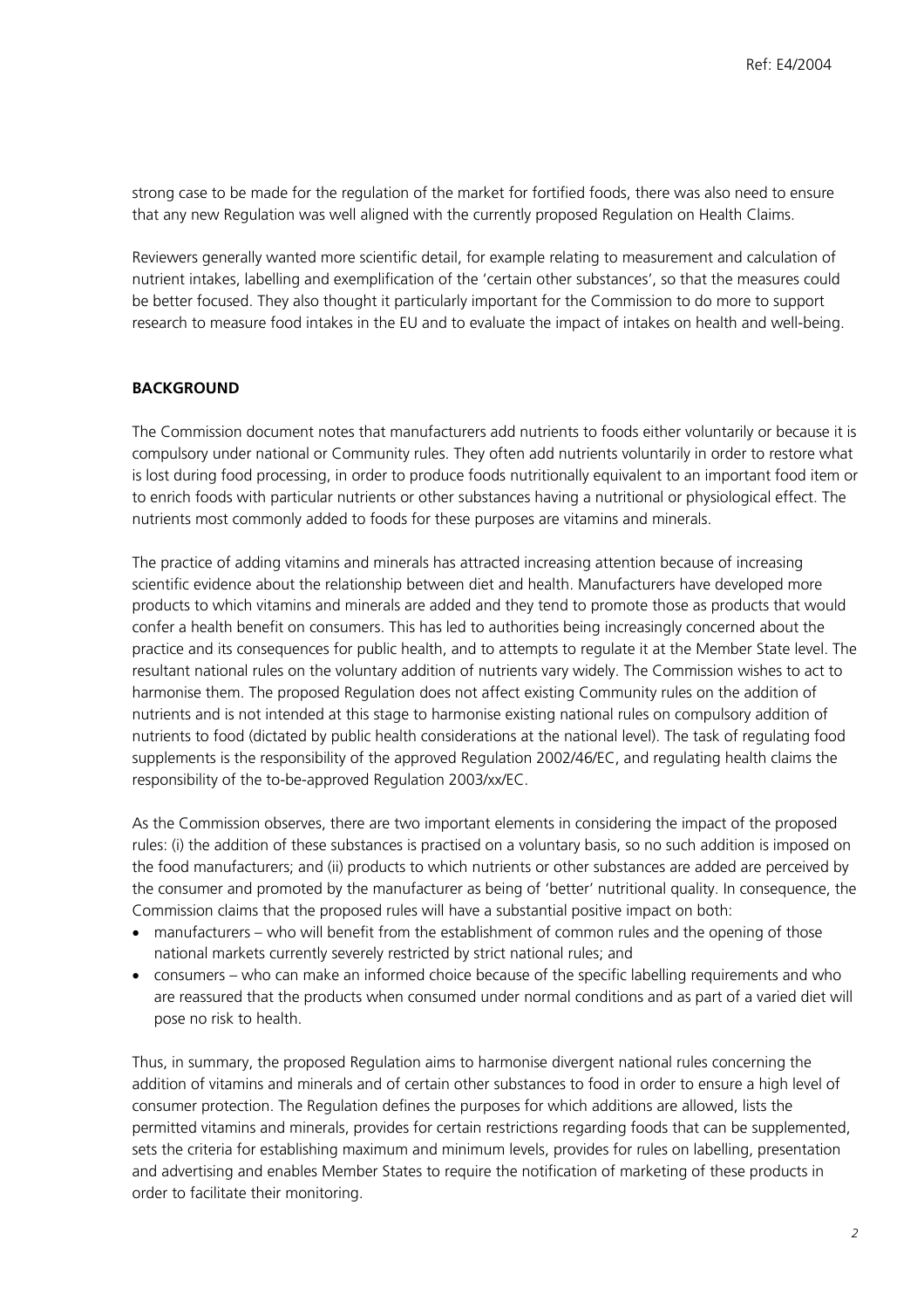### **EVIDENCE BASE**

The EASAC reviewers varied in their judgement on the extent to which the science was controversial. Two of the researchers advised that the science was relatively well established and not controversial, and saw the proposal as providing a thorough and balanced account and analysis of the evidence. From this perspective, the conclusions were supported by the evidence, and the available evidence was judged sufficient to enable action. Overall, the need for regulation of the market for fortified foods was strong.

One reviewer was significantly more critical in referring to the Basic Impact Assessment paragraph 1, which states 'The majority of these substances or ingredients are used on the basis of adequate scientific data supporting a demonstrated or plausible beneficial effect and have permitted the food industry to put forward innovative products for an increasingly health conscious and demanding consumer'. This reviewer advised that the Commission's assessment diverged sharply from the opinion of other independent experts who had generally felt that the scientific support for these 'innovative' additions was weak to non-existent. The reviewer questioned that if this represented the Commission's evaluation of what constituted adequate scientific data then that did not bode well for the quality of the health claims to be accredited under the proposed (separate) Regulation on Health Claims (now also before Parliament).

One other reviewer also found undemonstrated inferences in the reasoning that assumed increasing levels of nutrients would result in better health status. Both the FAO/WHO Expert Consultation of Vitamins and Mineral Requirements (2001) and the US-RDA (2001) reviewed the recommended level of intakes without finding any scientific evidence of significant positive outcome in the health status of populations or individuals for levels exceeding those recommended (with the possible exception of calcium). Even for nutrients such as vitamin K, for which recent evidence indicated that the optimum level for an activity (on osteocalcin) was greater than that needed for the optimal vitamin status indicator (coagulation) used to define the recommended intake, the conclusion was that in the absence of further evidence (on metabolic role), it would be unwise to recommend raising the recommended intake. Moreover, even if it were to be demonstrated that consumers of fortified food were in better health than non-consumers, this was not evidence for cause-and-effect because such consumers might be more health conscious in other ways (for example, with regard to physical exercise, smoking). Multivariate analysis of the evidence base would be necessary.

This reviewer also noted that there were (at least) four levels of intervention to meet nutritional needs. First, and most important, was a balanced diet. But the relative role of the other three strategic approaches – pharmacological prescription, nutrient supplements, fortified foods – was not yet clear, nor was the extent to which they were interchangeable.

#### **DESIRABLE NUTRITION PROFILE (Explanatory memorandum point 14)**

One reviewer queried whether manufacturers should be allowed to make foods with an 'unhealthy' nutrition profile look better through addition of vitamins (for example, 'doughnuts with added vitamin C'). The reviewer advised that the issue should not be delegated to the Regulation on Health Claims because manufacturers could circumvent the claims rule (for example using communication channels not subject to regulation). From this perspective, where there was a public health need, it was the responsibility of national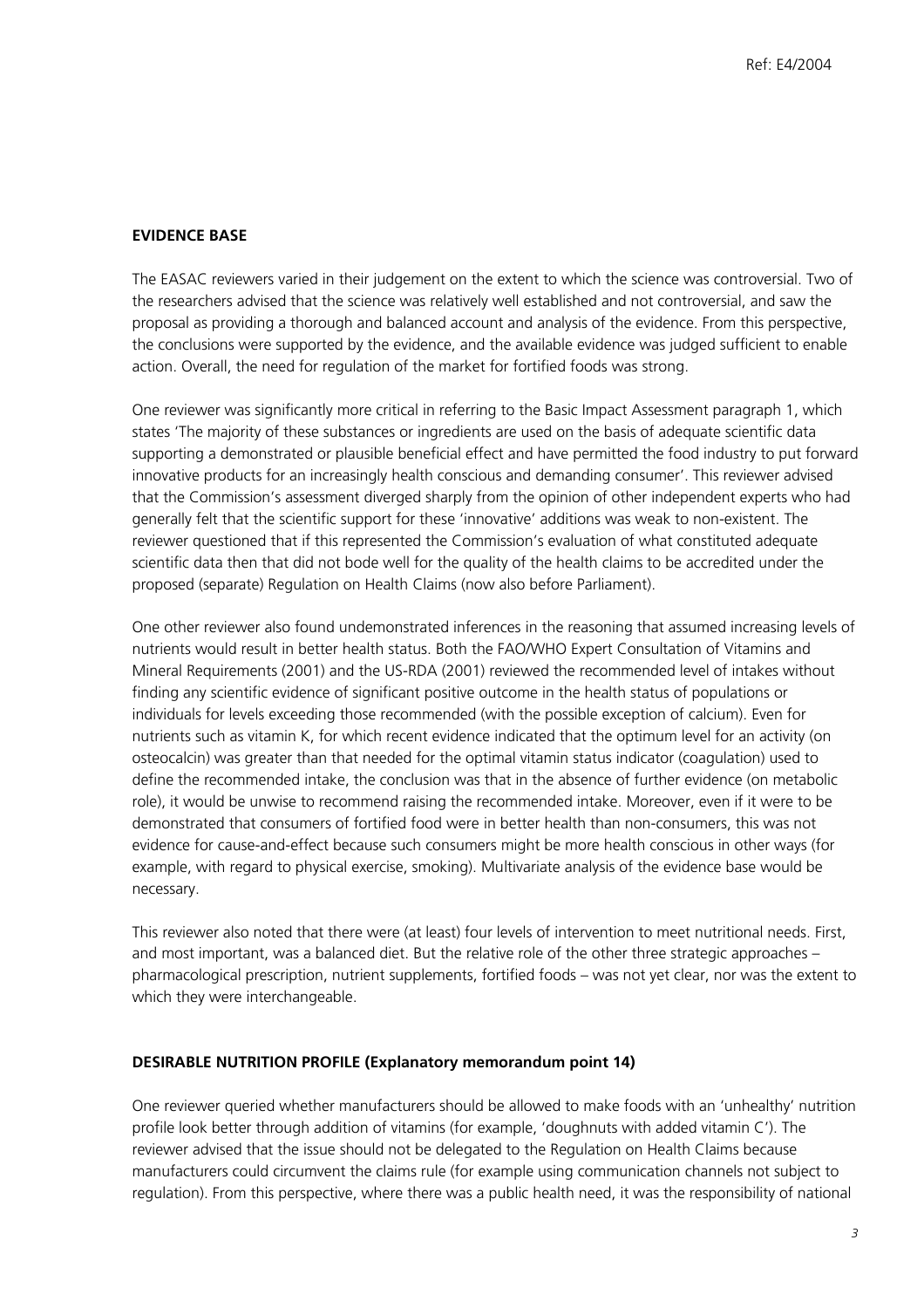governments to mandate fortification of foods; but if foods could not bear health claims then they should not be allowed to be fortified.

In this context, the present proposal contains no restrictions on which foods may be enriched, apart from alcoholic beverages even though the Basic Impact Assessment (paragraph 4) argues that 'There are some restrictions concerning certain foods to which vitamins and minerals may be added that may be perceived as having a negative impact for some operators. Such restrictions are based on health considerations like the increasing obesity and of other chronic diseases for which diet is emerging as a very important factor'. The reviewer asked why, if the Commission felt that addition of vitamins to certain foods would promote obesity, it would nevertheless want to allow such additions. These issues for relevance and coherence were also highlighted in Article 5 'Additional foods or categories of foods to which vitamins and minerals may not be added may be determined'. This was vague in potentially permitting the exclusion of 'unhealthy' foods from fortification without identifying the scientific or public health basis.

This concern was reinforced by another reviewer who predicted confusion at both consumer and producer levels by the application of two different Regulations linking food characteristics to health claims. The present Regulation in principle allows nearly any fortified food, whereas the Regulation on Health Claims allows fortification only when the criteria of 'correct' nutritional profile are met.

However, two of the reviewers noted that in the Explanatory memorandum paragraph 14, reference was made to the fact that consumers might switch to fortified foods because of their perceived benefit, whereas paragraph 11 indicated that this switching in preference was not supported by the evidence. The relative importance of the benefit from fortification versus price and other parameters was never mentioned. Fortification was not the major determinant of consumer choice – value, price, taste, habit being far more important. Furthermore, no reference was made in the document to data on the proportion of consumers who made food choices based on nutrition labels – this evidence exists and shows a very low impact. If consumers did not increase their use of fortified foods (above the 1-6% stated) then it was questionable that any fortification strategy could succeed at the population level.

One reviewer specifically addressed the proposal's comment that change in lifestyle brought new requirements for food fortification. Increased sedentary behaviour was the main determinant of the reduction in energy intake in western countries in the last decade and this conceivably may result in the population not meeting recommended nutrient intakes unless nutrient density is increased. However, there was lack of scientific evidence to advise on whether the reduction in physical activity and energy intake is also accompanied by proportional reduction in need for some nutrients (linked to energy metabolism, for example B vitamins), although not others.

#### **INTAKE DATA (Explanatory memorandum point 19)**

One reviewer observed that paragraph 19 sought to require that account be taken of all sources of vitamins and minerals – fortification, supplementation – and, thus, new national food survey data would have to be collected. But data on intake from additives would be difficult to obtain. At present, for food safety purposes, intake estimations erroneously made the conservative assumption that if an additive may be legally used in specific foods then it would always be present (see also the next section). Moreover, this conservative method also erroneously assumed that the additive (as a vitamin) would be present at the maximum legal level –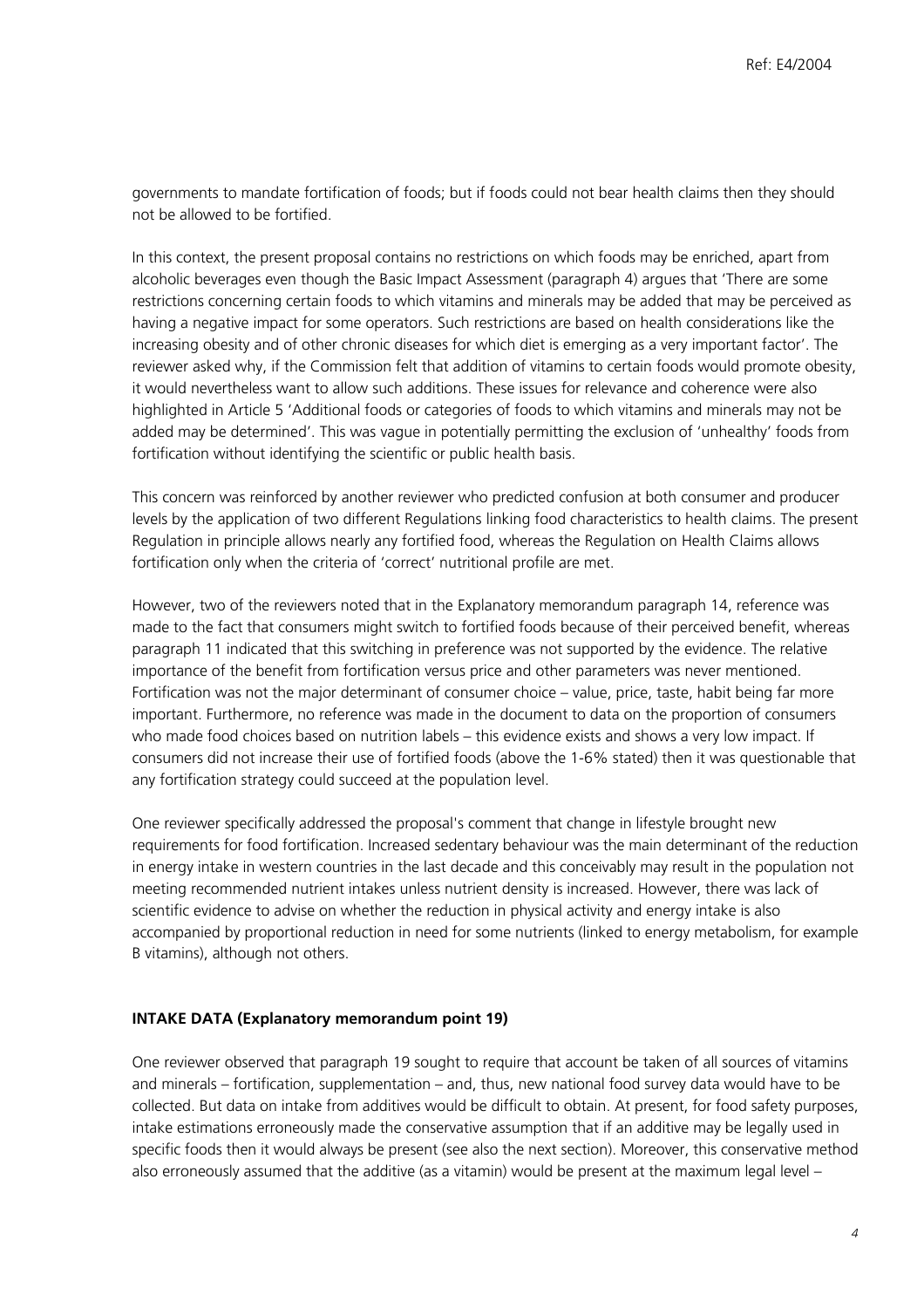taking this approach would lead to overestimates of exposure (as revealed by probabilistic modelling of food additive intakes in the 5<sup>th</sup> Framework Programme project [www.tchpc.tcd/montecarlo\)](http://www.tchpc.tcd/montecarlo).

Several reviewers made points relating to the necessity to evaluate the effect of the introduction of the Regulation on the market – a stated goal of the Commission. While desirable, this would be a major task because comprehensive and independent food intake surveys (comparable to US-NANES) have not yet been established at the European level, nor seem likely to be within the 6.5 years envisaged by the Commission. Moreover, to be able to track changes in nutrient intake, the situation at the beginning of the period to be considered should be assessed with the same method and accuracy and this, presumably, is not feasible.

### **SETTING NUTRIENT LEVELS**

One reviewer advised that invoking the nutrient profile was counterproductive in the area covered by Article 7 (4): 'When the maximum levels referred to in paragraph… are set for vitamins and minerals whose reference intakes for the population are close to the upper safe levels, the following will also be taken into account… the nutrient profile of the product'. This might be taken to mean, for example, that only expensive soft margarines may be fortified with vitamin D while cheap hard margarines may not. The issue here was not the promotion of unhealthy foods but, rather, excessive intakes of vitamins when too many foods were fortified (subject to the qualification discussed in the preceding section). The reviewer proposed that the remedy was to restrict fortification to foods with a narrow range of intake such as bread or salt. Restriction to 'healthy' foods would not work in limiting intake because consumers could still eat large amounts of a range of 'healthy' foods and, thereby, receive excess of the nutrient.

In this general context, the other reviewers introduced additional points about identifying specific populations. In the Explanatory memorandum point 6, reference is made to the fact that '…there exist one or more population groups with intakes well below the recommended levels'. By definition 2.5% of the population – the top 2.5% on the requirement distribution – are not catered for in setting reference intakes. Point 9, in stating that '….some nutrient deficiencies, although not very frequent, can be demonstrated to exist today in the community', masks a lack of consensus on the evidence base. One reviewer emphasised that, among women, one in three had inadequate iron status and one in thirty had iron deficiency anaemia as defined by the World Health Organisation. On the whole, however, reviewers advised that there were no risks of micronutrient deficiencies apart from those treated by compulsory national and Community addition rules (and these remained outside the scope of the present Regulation).

The reviewers stressed the importance, as new evidence emerged, either quantitative (for example on vitamin requirements) or qualitative (for example, on effects on different biological processes or even the discovery of new essential nutrients), of having a fast-track review procedure in place so that the Regulation could be modified accordingly.

## **LABELLING**

Generally, reviewers commented that the specification of Article 8, labelling and advertising, needed to be made coherent with the Regulation on Health Claims proposal.